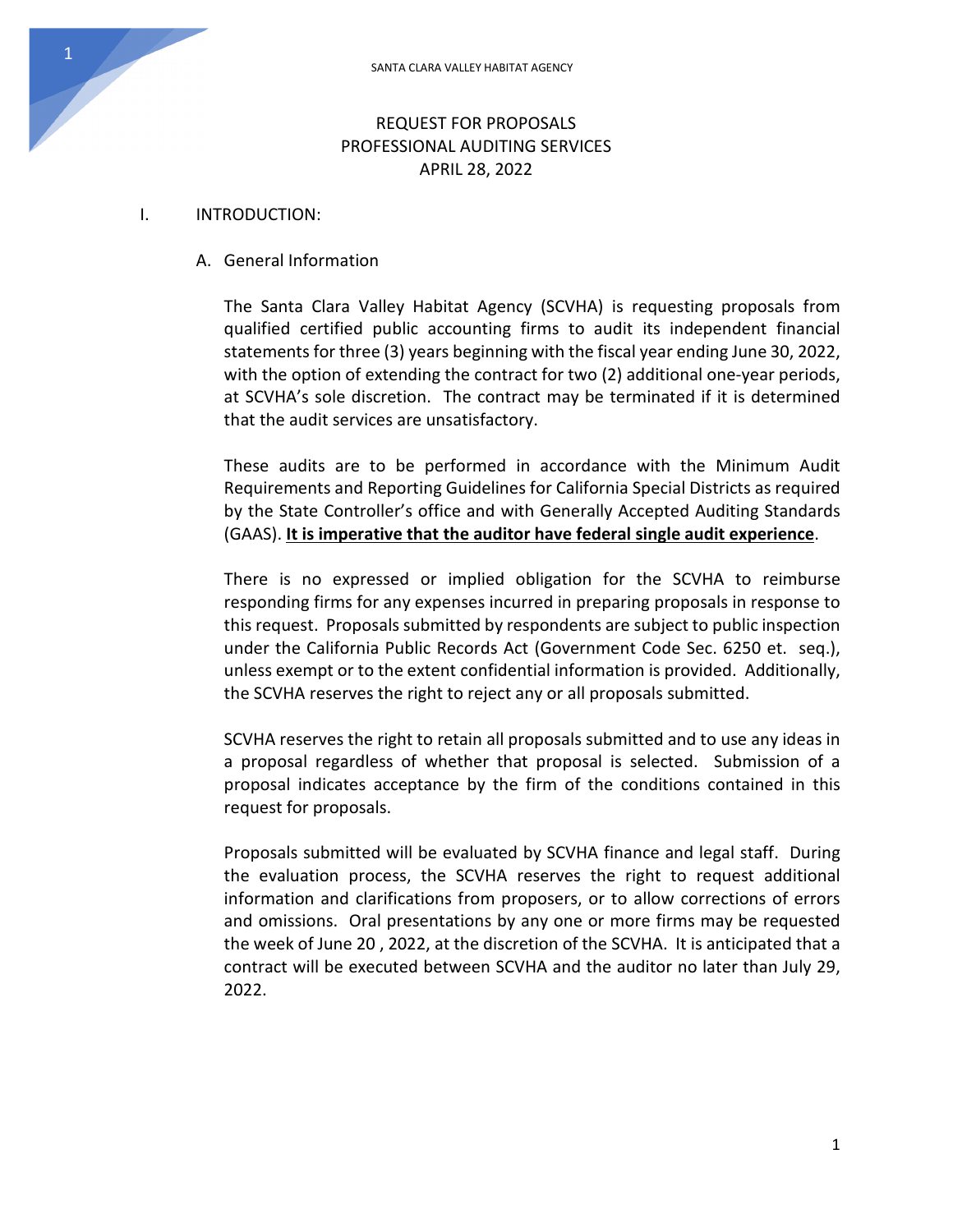## II. DESCRIPTION OF THE AGENCY

2

### A. Background Information

### SANTA CLARA VALLEY HABITAT AGENCY

The Santa Clara Valley Habitat Agency (SCVHA) is a joint powers authority formed on April 26, 2013, by the County of Santa Clara, and the Cities of San Jose, Morgan Hill, and Gilroy, and covers most of the southern portion of Santa Clara County. The Santa Clara Valley Transportation Authority, and the Santa Clara Valley Water District are significant partners. The SCVHA promotesthe recovery of endangered species while accommodating planned development, infrastructure, and maintenance activities. See its website at [www.scv-habitatagency.org](http://www.scv-habitatagency.org/) for more details.

It is the proposing firm's responsibility to obtain an understanding of the SCVHA's accounting system, the scope of audit needed, and the work to be performed to successfully complete the audit, prior to submitting its proposal and bid. In any year that over \$700,000 of federal funds is expended, a federal single audit may be required.

B. Prior Auditor(s)

David Farnsworth, CPA, served as the auditor for fiscal year 2018 through fiscal year 2021. Moss, Levy, Hartzheim CPA's, served as the auditor for fiscal year 2017. Vargas and Company CPA's, in tandem with Patel and Associates, served as the auditor for three (3) years prior to that time.

#### III. NATURE OF SERVICES REQUIRED – SCOPE OF WORK

- A. The selected auditor will be required to complete the following tasks:
	- 1. Audit the SCVHA basic financial statements in accordance with GAAS in the United States and the standards applicable to financial audits contained in Government Auditing Standards, issued by the Comptroller General of the United States, and Governmental Accounting Standard Board (GASB) statement requirements. A small 501c3 non-profit agency, "Friends of the Santa Clara Valley Habitat Agency" a component unit of the Agency, also exists and will need a separate audit report which the proposal must address.
	- 2. Express opinions on the financial statements as to whether they present fairly, in all material respects, the financial positions of the SCVHA and Friends of the Santa Clara Valley Habitat Agency, and whether they present fairly, in all material respects, the financial positions of the client and the changes in financial positions in conformity with Generally Accepted Accounting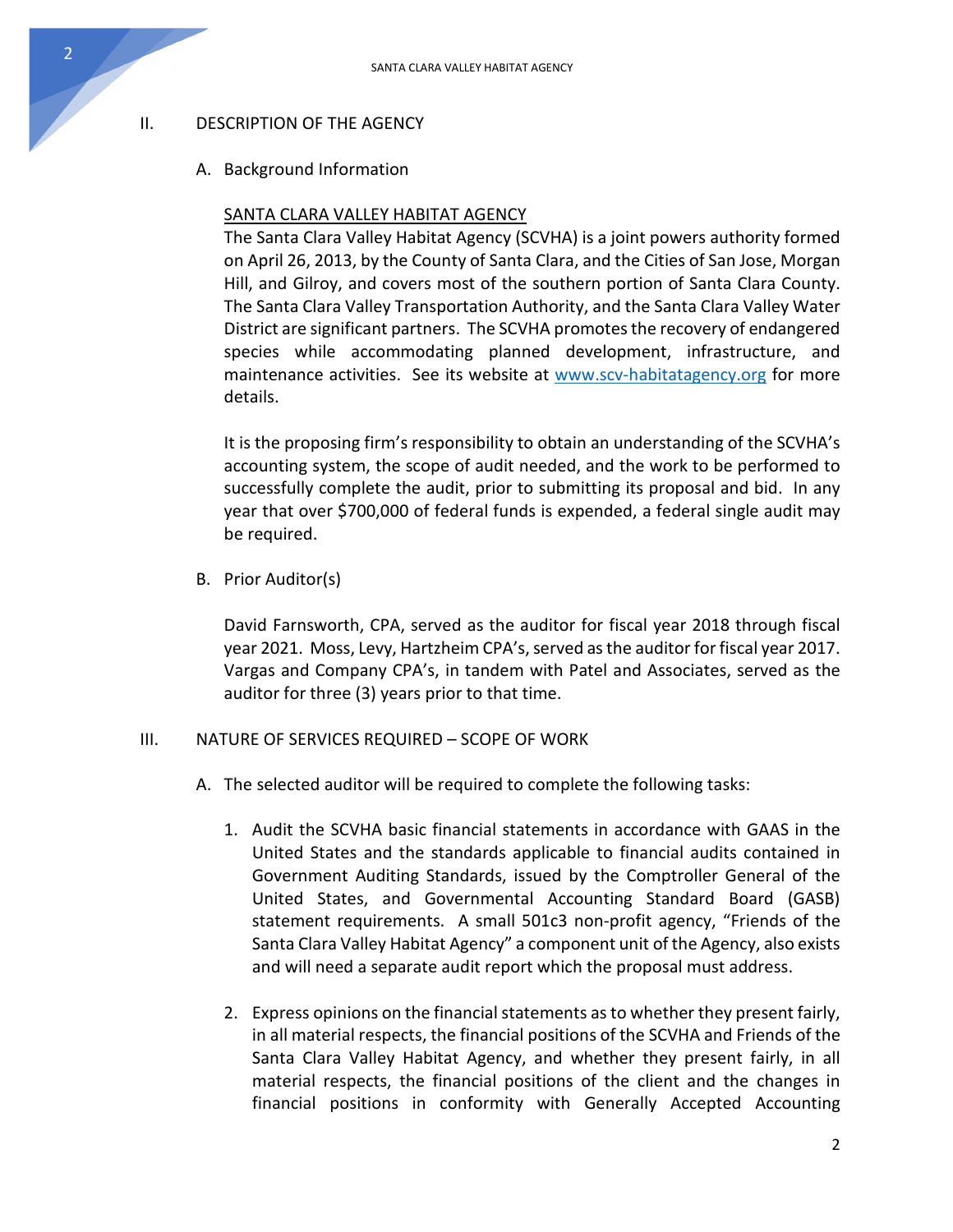Principles (GAAP), and issue independent auditors' reports stating these opinions.

- 3. Issue reports on internal controls over financial reporting based on audits of financial statements and tests of compliance with applicable provisions of laws, regulations, contracts and grant agreements, and other matters, in accordance with Government Accounting Standards.
- 4. Apply limited procedures related to the Required Supplementary Information (RSI), Management's Discussion and Analysis (MD&A), budgetary comparison information, and the Supplementary Information.
- 5. While CPA firm is present at the SCVHA performing audit, schedule necessary time at conclusion of visit and/or during the tasks associated with audit to discuss any findings in examination of material that will be noted in completed written audit report.
- 6. Prepare report for Boards of Directors and Management which identifies control deficiencies, significant deficiencies and material weaknesses, if any, and recommendations for improvements in accounting and administrative controls.
- 7. Present and discuss results of annual financial statement audit to the Board of Directors at a regularly scheduled Board Meeting after audit completion, and acceptance by staff.
- 8. Communicate immediately, and in writing, all irregularities and illegal acts, or indications of illegal acts, of which you become aware, to the Budget Analyst of the SCVHA as appropriate.
- 9. Provide general consultation as required, during the year, on financial accounting and reporting matters.
- 10. Retain, at auditor's expense, audit working papers for three (3) years, unless the firm is notified in writing by the client of the need to extend the retention period. In addition, the firm shall respond to reasonable inquiries of the client, and successor auditors if required, and allow the client and successor auditors if required, to review working papers relating to matters of continuing accounting significance.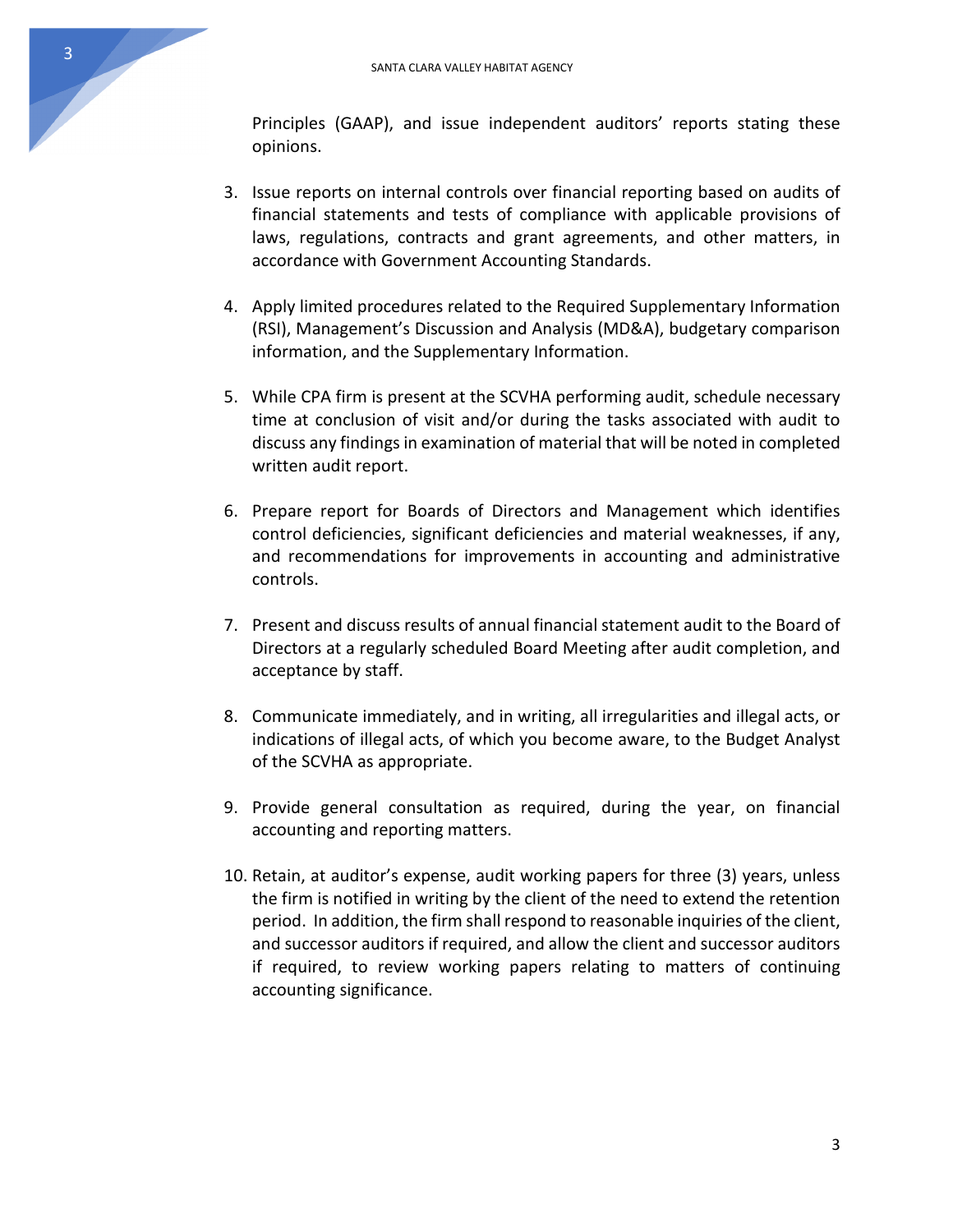# IV. TIMING AND OTHER REQUIREMENTS

A. Key Dates for Proposal Evaluation and Selection:

| Distribution of RFP                     | 04/28/2022              |
|-----------------------------------------|-------------------------|
| Deadline for submission of questions    | 05/27/2022              |
| Proposal submission                     | 06/10/2022 by 5:00 p.m. |
| Proposal review (Week of)               | 06/13/2022              |
| Oral presentations, as needed (Week of) | 06/20/2022              |
| Notification to finalist                | 07/29/2022              |
| <b>Expected signing of Contract</b>     | 08/01/2022              |
| Audit completion required NLT           | 11/30/2022              |

Every effort was made to include enough information within this Request for Proposal (RFP) for firms to prepare as responsive, comprehensive, and competitive a proposal as possible. Please ask questions if more information is needed.

The timing of the proposal process is as follows:

- 1. Distribution of RFP: April 28, 2022
- 2. Questions: Inquiries concerning the RFP should be addressed to Jill Mross, Budget Analyst SCVHA at [jill.mross@scv-habitatagency.org.](mailto:jill.mross@scv-habitatagency.org) A copy of SCVHA's most recent audited financial statements and the respective Board adopted 2021 and 2022 Operating Budgets are available upon request. These documents can also be found on the SCVHA's website at [www.scv-habitatagency.org](http://www.scv-habitatagency.org/) .
- 3. Proposal Submission: Proposals must be delivered via email directly to SCVHA at the following email addresses no later than 5:00 p.m., June 10, 2022:

Jill Mross, Management Budget Analyst [jill.mross@scvhabitatagency.org](mailto:jill.mross@scvhabitatagency.org)

Denise Rosenberger, Accounting Asst [denise.rosenberger@scvhabitatagency.org](mailto:denise.rosenberger@scvhabitatagency.org)

- 4. Late submissions after the deadline or proposals delivered via fax will not be accepted.
- 5. Proposal Review: The review committee will evaluate each proposal submitted. It is anticipated that the review process will be completed by July 27, 2022.
- 6. Oral Presentations, as needed: Any finalists selected for an oral presentation will be notified. Oral presentations will take place, if requested, via Microsoft Teams meeting the week of June 20, 2022.
- 7. Notification to all bidders: SCVHA anticipates sending written notification to all proposers regarding the outcome of the review process by August 5, 2022. Upon

4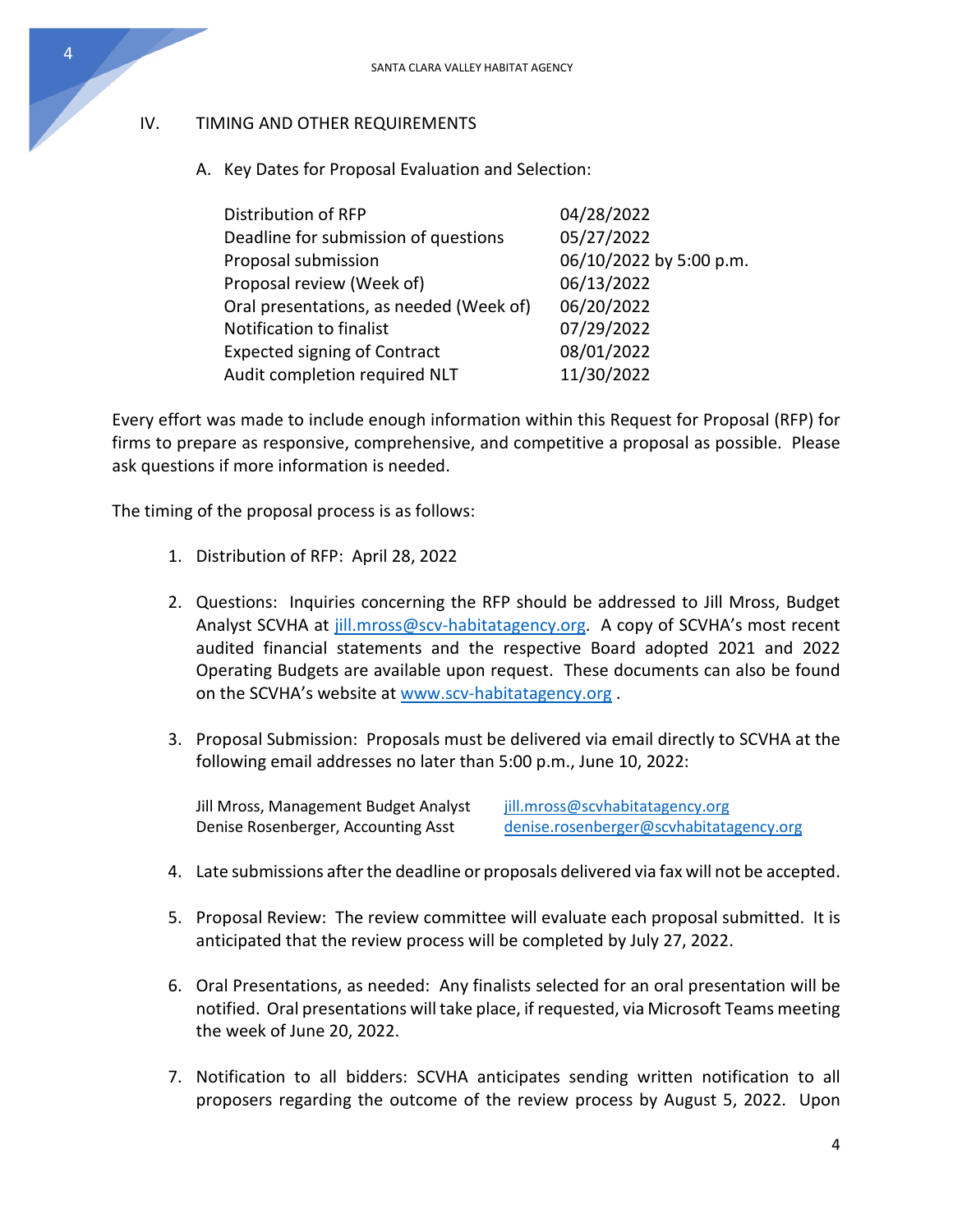written request, an electronic copy of the selected proposal will be provided once the contract is executed.

8. Contract Term: The Audit Services contract will become effective upon the execution of the contract for the three (3) fiscal years ending June 30, 2022, 2023 and 2024, with the option to extend the contract for two (2) additional one-year periods, at the client(s) discretion.

SCVHA will make every effort to administer the proposal process in accordance with the terms and dates discussed in this RFP. However, it reserves the right to modify the proposal process and dates as deemed necessary, and to not award a contract. SCVHA assumes no obligation for any costs incurred by any proposer in preparing the response to this request, attending an interview, or any other activity prior to award of the contract to the selected proposer.

- B. Project Schedule for Fiscal Year 2022 Audit (Year ending June 30, 2022)
- 1. The auditor shall provide the client with an audit plan, including a list of schedules and other work requested no later than August 31, 2022.
- 2. SCVHA expects to have all records, and schedules ready for the audit field work by September 16 and would expect field work to commence no later than September 26, 2022.
- 3. A draft of the management letter shall be provided to client no later than 2 weeks after commencement of audit. Client staff shall have the opportunity to discuss and comment upon any findings and recommendations prior to issuance.
- 4. Final Audit will be presented by auditor to respective Board (separately) for SCVHA.

A similar schedule will be developed for audits in subsequent fiscal years.

C. Assistance Provided to the Auditor

SCVHA staff will be available during interim and audit field work to assist the firm by providing access and direction to information and documentation and be available for explanations of all inquiries. Staff will provide clerical assistance for preparation of confirmations and other routine correspondence. SCVHA will be responsible for the preparation of the Managements' Discussion & Analysis.

The client will provide the auditor, if needed, with reasonable workspace, wireless internet, phone and copy machine access during the time that the auditor is present at the Habitat Agency office.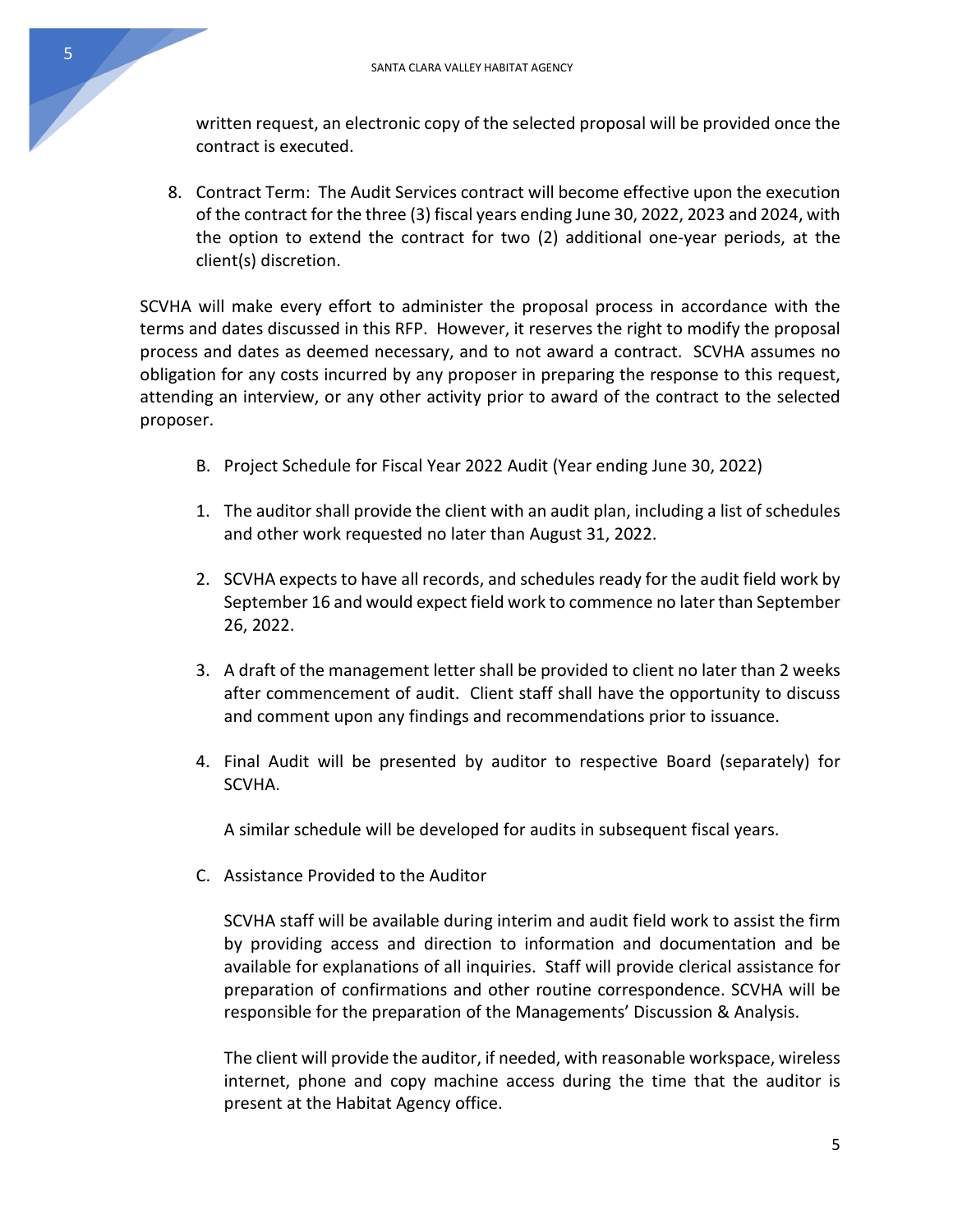D. Additional Services

If it should become necessary for SCVHA to request the auditor to render any additional services to either supplement the services requested in this RFP or to perform additional work because of the specific recommendationsincluded in any report issued as a result of this engagement, then such additional work shall be performed only if set forth in an addendum to the contract between the client and the audit firm. Services shall be performed at the same rates set forth in the schedule of fees and expenses included in the proposal data sheet and the contents of the proposal.

E. Payment

Progress payments may be made on work completed during the engagement if requested.

- V. PROPOSAL REQUIREMENTS
	- A. Format of Proposal
		- 1. Title page
			- a) The RFP subject
			- b) The proposing firm's name
			- c) Contact person's name, local address, telephone number, and email address. If the firm has more than one office, state which office will be responsible for providing services to the SCVHA, and;
			- d) The date of submission
		- 2. Table of Contents
			- a) Identification of material submitted, by section and page number
			- b) Cross reference to section and page number of RFP
		- 3. Transmittal Letter
			- a) General introduction stating the proposer's understanding of the services to be provided
			- b) A positive commitment to perform the service within the period specified
			- c) A statement why the firm believes itself to be best qualified to perform the engagement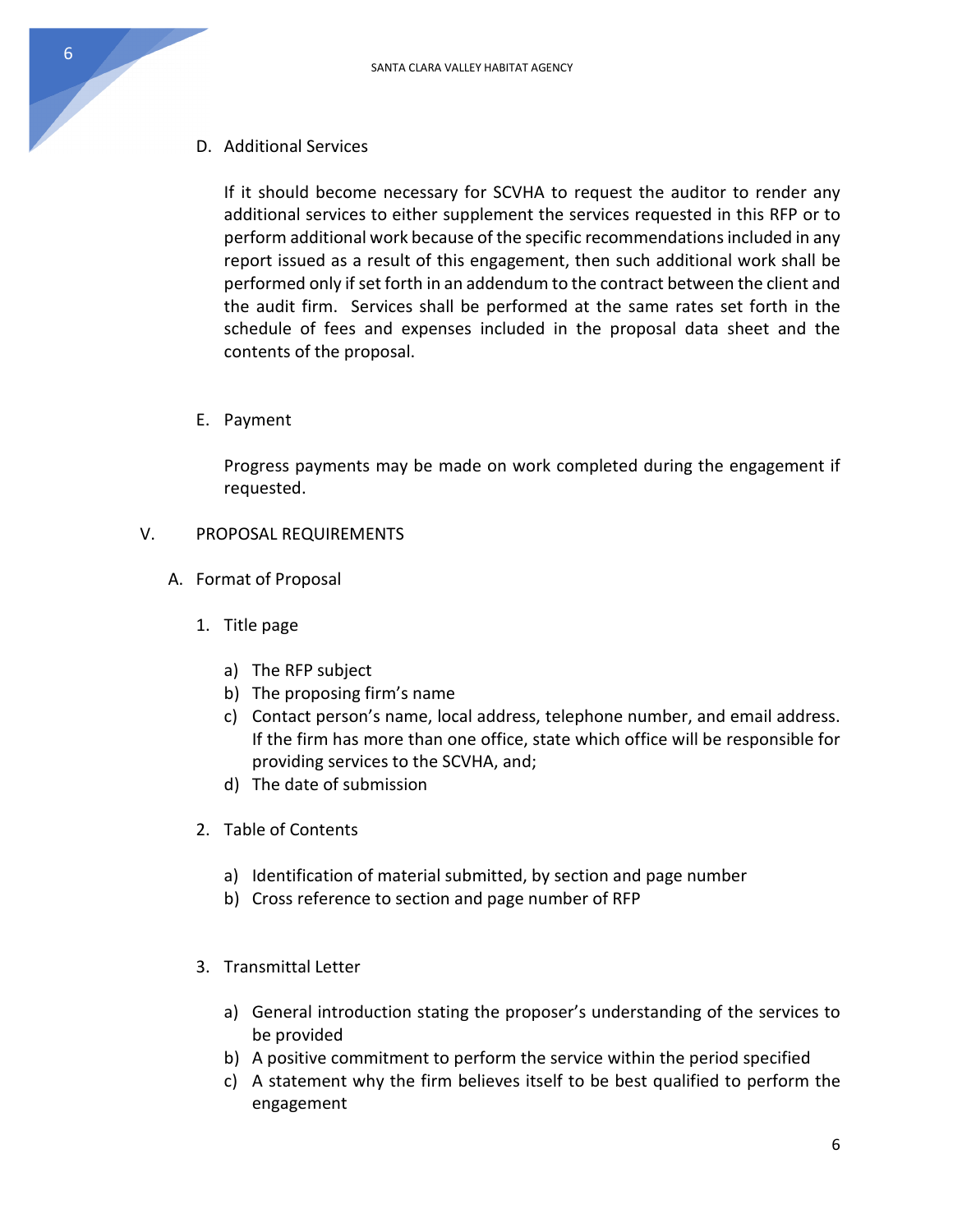- d) A statement of how long you have been in business and how many financial audits were performed by your firm for public agencies during the past (5) years
- e) A statement that the proposal is a firm and irrevocable offer for the stated period
- f) Name(s) of person(s) authorized to represent the proposer, title, address, telephone number, email address, and
- g) Signature
- 4. Detailed proposal following the order set forth in IV. Timing and Other Requirements, Section B (Project Schedule)
- B. Contents of Proposal

The purpose of the proposal is to demonstrate the qualifications, competence, and capacity of the firms seeking to undertake independent audits of the SCVHA in conformity with the requirements of this RFP. The proposal should demonstrate the qualifications of the firm and of the staff to be assigned to this engagement. It should also specify an audit approach that will meet the RFP requirements.

The proposal should address all the points in the order outlined in the RFP (exclude any cost information, which should only be included in the cost proposal section). The proposal should be prepared simply and economically, providing a straightforward, concise description of the proposer's capabilities to satisfy the requirements of the RFP. While additional data may be presented, the areas delineated below must be included. They represent the criteria against which the proposal will be evaluated.

1. License to Practice in California

An affirmative statement should be included that the firm and all assigned key professional staff are properly licensed to practice in California.

2. Independence

The firm should provide affirmative statement that it is independent of SCVHA as defined by GAAS and the US General Accounting Office's Government Auditing Standards.

The firm should also list and describe the firm's professional relationships, if any, involving SCVHA, as applicable, for the prior three (3) years, together with a statement explaining why such relationships do not constitute a conflict of interest relative to performing the proposed audit.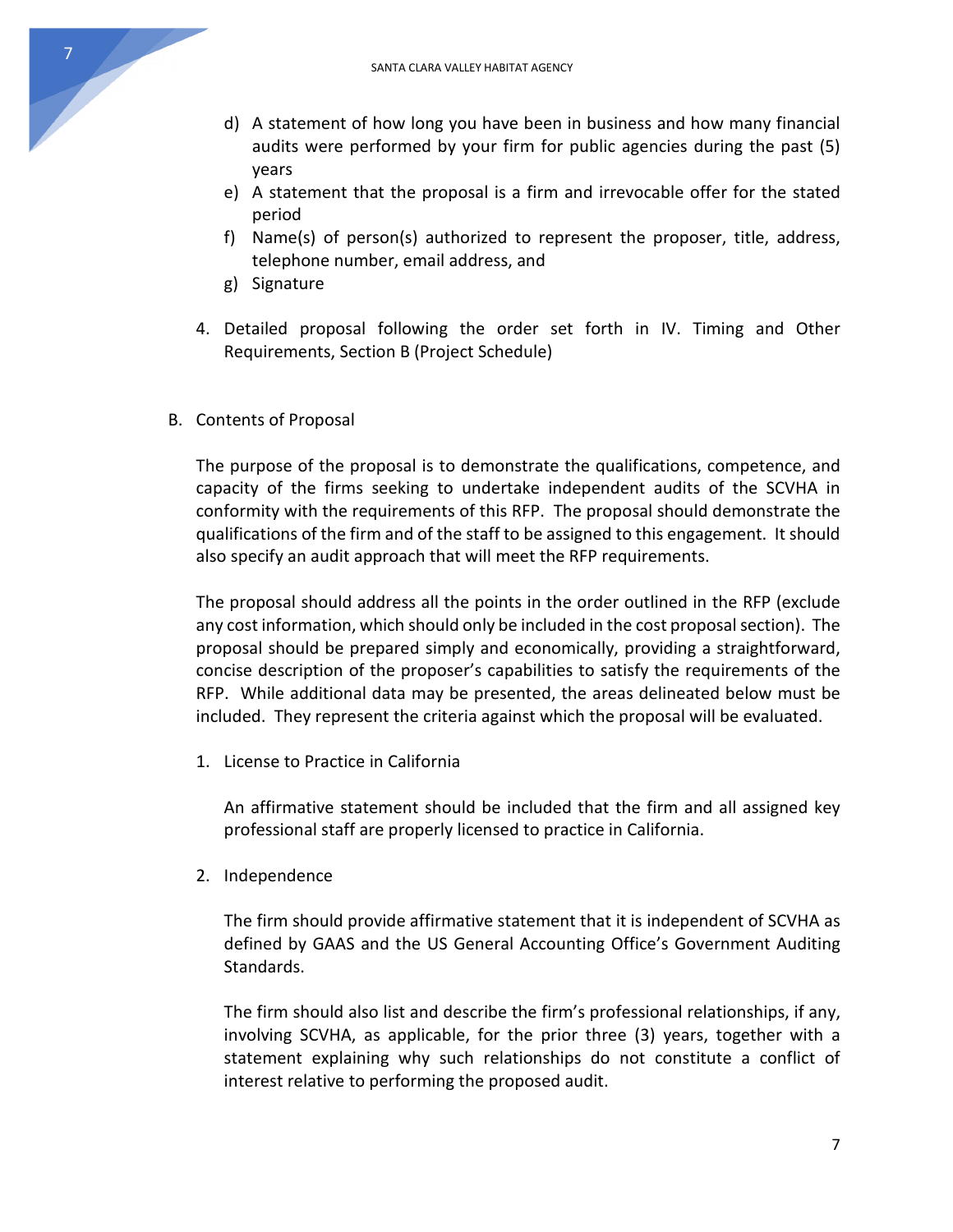3. Insurance Requirements

The chosen firm/consultant will be required to maintain insurance coverage throughout the course of the professional service agreement entered into with SCVHA, respectively, and provide evidence of coverage.

4. Firm Qualification and Experience

To qualify, the firm must have extensive experience in audits of local governments as well as experience with the preparation of basic financial statements in compliance with GAAP, Minimum Audit Requirements, and GASB requirements.

The proposal should briefly introduce your firm, indicating whether your firm is local, regional, national, or international. State the size of your firm, the size of the firm's governmental audit staff, and the location of the office from which the work on this engagement is to be performed. Indicate the name of the person who will be authorized to answer questions and to bind the firm, the person's title, address, email and telephone number.

Provide information on the results of any federal or state desk reviews or field reviews of firm audits during the past three (3) years. In addition, provide information on the circumstances and status of any disciplinary action taken or pending against the firm or any member of the firm during the past three (3) years with state regulatory bodies or professional organizations. Please include a copy of the firms most recent peer review.

5. References

Provide the names of all cities, counties and special districts for which the firm has provided audit services during the past three (3) years. Please include reference contact information for at least three (3) of those listed.

6. Additional Information Required

Identify any additional information required from SCVHA before you accept the engagement if selected to provide audit services.